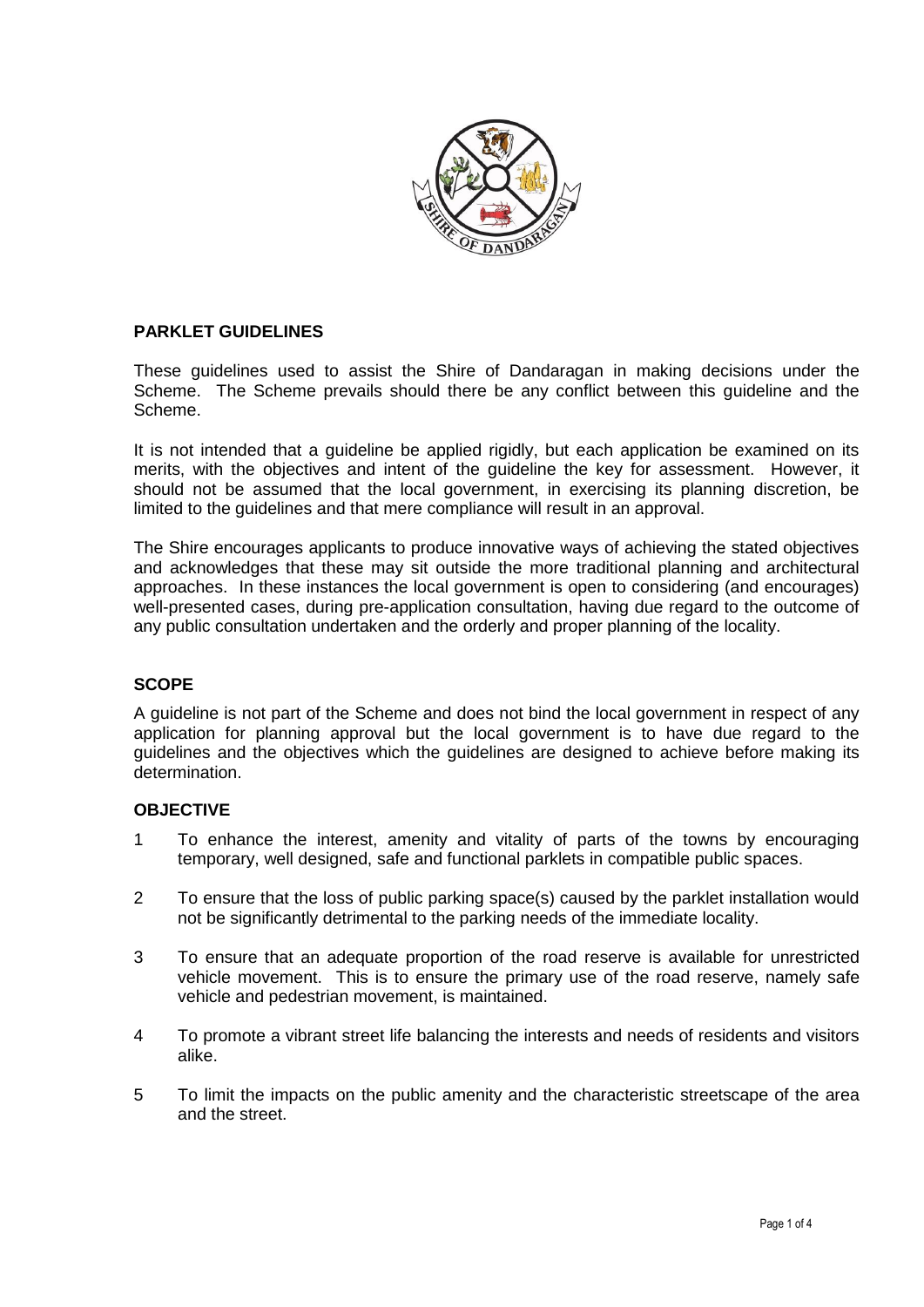# **STATEMENT**

### **General**

- 1.1.1 Taking advantage of the road reserve (public parking) for trade purposes is a privilege not a right. The community expects traders to keep certain common principles.
- 1.1.2 Parklets should only be approved where they are directly associated with an adjacent food establishment or business.
- 1.1.3 Parklets shall not, in the opinion of the local government conflict with, or inconvenience, other adjacent businesses.
- 1.1.4 Any approval granted for a parklet installation will initially be for a maximum period of 2 years. Notification of an approval will include a statement that the Council retains absolute discretion in determining whether to approve any subsequent application to renew the approval, and if an approval is renewed it may be for a shorter period than the original approval.
- 1.1.5 Unless otherwise specified, at the end of a parklet's approval period the parklet must be removed and the road reserve reinstated to the same condition as existed prior to the parklet's installation
- 1.1.6 All costs associated with the construction, maintenance and removal of a parklet must be borne by its proponent.
- 1.1.7 Public liability insurance cover of \$20 million is required.
- 1.1.8 The parklet will be made available for use by any member of the public regardless of whether or not they are customers of the business responsible for the parklet.
- 1.1.9 In the event that, in the opinion of the Chief Executive Officer, the Parklet is not regularly managed in accordance with these guidelines, the Chief Executive Officer may cancel the approval without notice.

## **Location and Design Requirements**

- 1.1.10 The design of the proposed parklet is interesting and creative, demonstrates an improvement in the quality of public space, is compatible with the established streetscape character, encourages interaction, provides adequate disability and universal access and maintains or improves public safety in the street.
- 1.1.11 If directly adjacent to a road, the parklet will be located on a road where the posted maximum vehicle speed limit is 40kph or lower.
- 1.1.12 The location and design of the parklet is not likely to negatively impact upon the amenity of occupiers in buildings in close proximity to the parklet.
- 1.1.13 The proposed parklet would contribute to a diversity of uses in the locality.
- 1.1.14 The loss of public parking space(s) caused by the parklet installation would not be significantly detrimental to the parking needs of the immediate locality.
- 1.1.15 The maximum number of existing street parking spaces that may be replaced by the proposed parklet should not exceed two (2). Only the parking space(s) in front of the premises occupied by the person/business proposing the parklet may be proposed for replacement, and if the space(s) involved partly overlap the frontage of an adjoining property, the potential impact of the parklet on that property's use and access from the street will be considered in assessing the proposal.
- 1.1.16 The parklet proposal includes easily removable fixed structures and adequate lighting.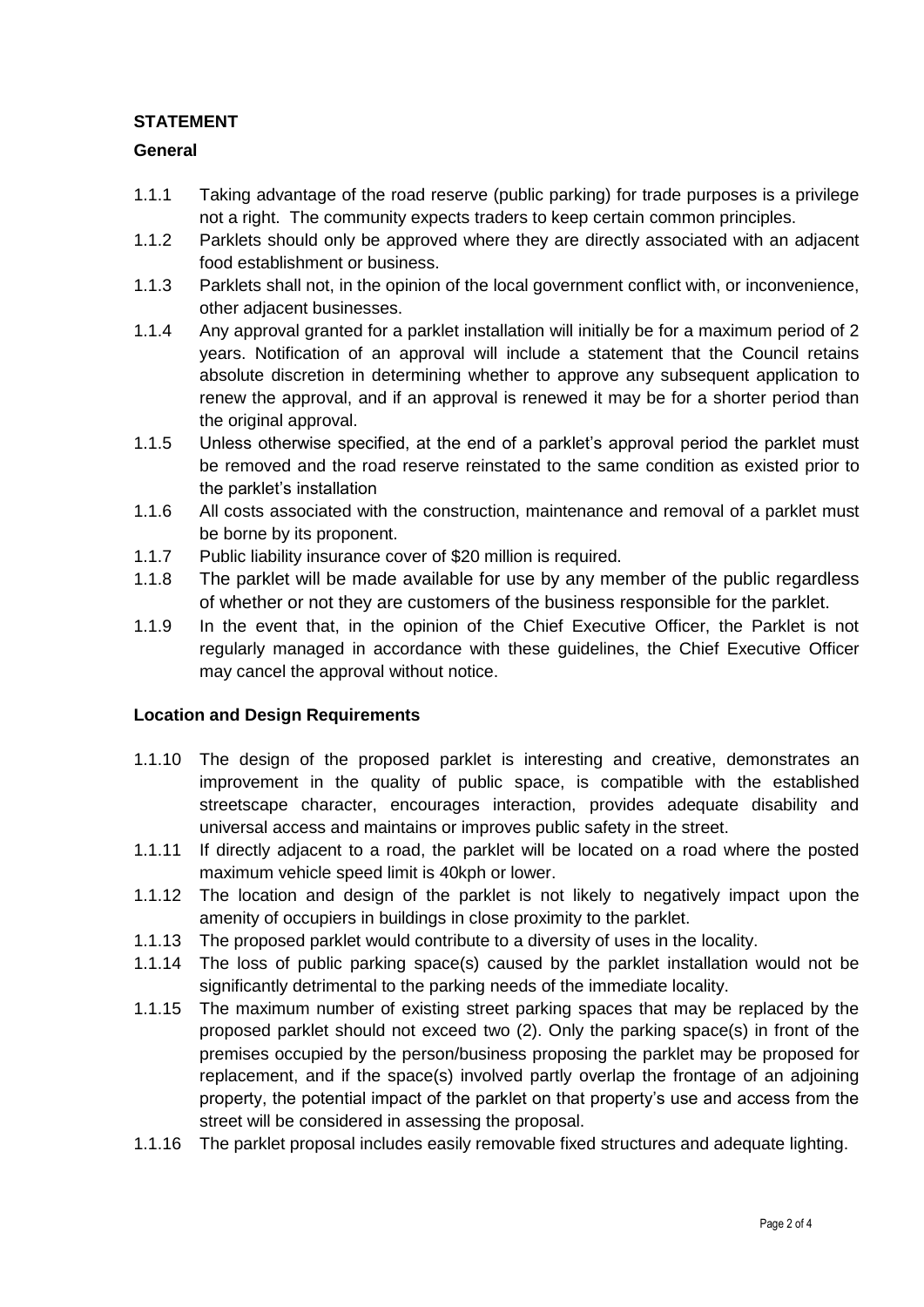- 1.1.17 The parklet shall be required to display signage, to the satisfaction of the Shire, on or near the parklet indicating that the parklet is for public use.
- 1.1.18 The installation of the parklet will not result in the loss of a space that serves a valuable public purpose such as space for the purpose of public transport, taxis, service vehicles, or people with disabilities. Council may consider a variation to this requirement where the applicant demonstrates that suitable alternative arrangements can be made to compensate for the loss in space.
- 1.1.19 The location and design of the parklet will not impede or negatively impact upon pedestrian or vehicular movement or sightlines at road junctions and vehicle access crossovers, or impede emergency vehicle movements.
- 1.1.20 The parklet proposal demonstrates that it will be constructed in such a manner that it is capable of being removed and the road reserve being reinstated, to the same condition as it was previously to the parklet installation, within a 24 hour period.
- 1.1.21 The constructed parklet will not interfere with the functioning, or result in the damage or permanent removal, of existing infrastructure such as hardstand infrastructure (kerbing, paving, crossovers or road drainage), verge trees, lighting, underground services or other services.
- 1.1.22 The applicant will be responsible for ensuring that there is no table service at the Parklet, including the placement of condiments or napkins.
- 1.1.23 The Parklet shall be kept clean of litter, grime and graffiti. The surfaces and area underneath the platform should be rinsed out on an as needs basis.
- 1.1.24 The applicant must keep plants in good health, including watering, weeding, and trimming when necessary.
- 1.1.25 Any movable items, such as tables and chairs, must be either locked down at night or taken inside. All chairs and furniture placed on the Parklet must be different from the existing furniture of your business, including any existing outdoor eating area furniture. Umbrellas used for shading must be secured safely.
- 1.1.26 Smoking and the consumption of alcohol (without a permit) on the Parklet is not permitted.

## **Application Requirements**

- 1.1.27 Before placing a parklet on public areas you are required to obtain firstly a Planning Approval (from Planning Services) and subsequently a Permit to Conduct an Outdoor Eating Facility (from Environmental Health).
- 1.1.28 A Planning Approval shall only remain valid while the Permit required remains current and valid. On the expiration or earlier termination of the Permit, the Planning Approval shall cease to be valid.
- 1.1.29 An application for a parklet must include:
	- a) A completed and signed application form including a description of the proposal.
	- b) Two copies of site and elevation plans (A4 or A3 to scale 1:100) showing all dimensions, north point, location and street context, existing and proposed infrastructure, including safety measures, proposed means of access for pedestrians, including those with disabilities, existing ground levels and proposed finished floor levels, location of all tables, chairs and any other object(s).